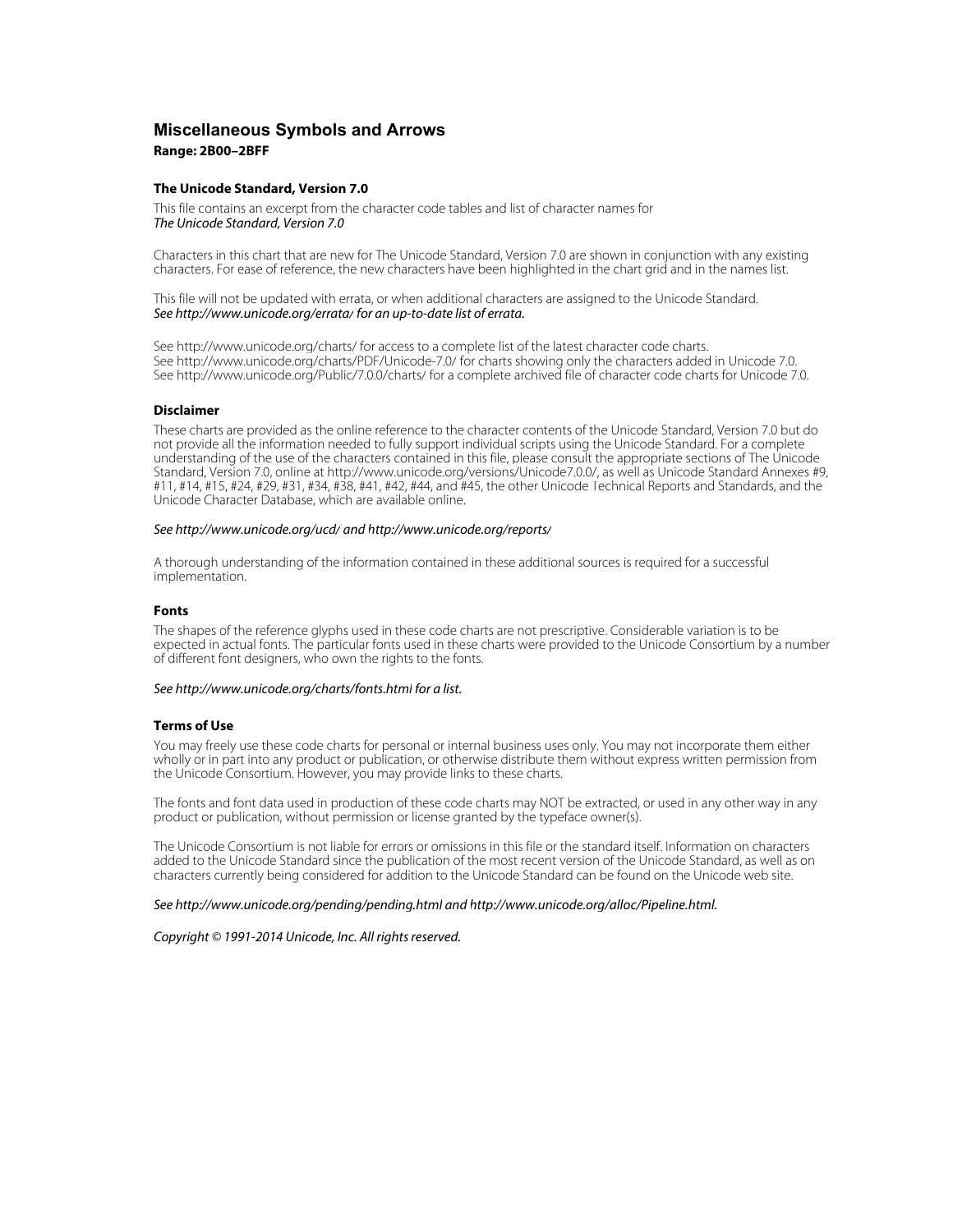|                | 2B <sub>0</sub>   | 2B1       | 2B <sub>2</sub>        | 2B3                            | 2B4                                   | 2B5               | 2B6                           | 2B7                | 2B8                    | 2B9                          |                                 | 2BA 2BB 2BC 2BD                |                               |                      | 2BE | 2BF |
|----------------|-------------------|-----------|------------------------|--------------------------------|---------------------------------------|-------------------|-------------------------------|--------------------|------------------------|------------------------------|---------------------------------|--------------------------------|-------------------------------|----------------------|-----|-----|
| $\mathbf 0$    | $\sum$            | ⊊         |                        | ↫                              | ⇐                                     | ☆                 |                               | $\vdash$           | $\Rightarrow$          | $\overline{L}$               |                                 | للع                            |                               | 毋                    |     |     |
| $\mathbf{1}$   | 2B00<br>15        | 2B10<br>≏ | 2B20                   | 2B30                           | 2B40<br>$\Leftarrow$                  | 2B50<br>★         | 2B60<br>↑                     | 2B70<br>干          | 2B80<br>Ť↓             | 2B90<br>$\rightarrow$        | <b>2BA0</b>                     | 2BB0<br>$\mathfrak{B}$         | 2BC0                          | 2BD0<br>$\bigotimes$ |     |     |
|                | 2B01              | 2B11      | 2B21                   | 2B31                           | 2B41                                  | 2B51              | 2B61                          | 2B71               | 2B81                   | 2B91                         | 2BA1                            | 2BB1                           | 2BC1                          | 2BD1                 |     |     |
| $\overline{2}$ | $\sum$<br>2B02    | 2B12      | 2B22                   | $\oplus$<br>2B32               | ভি<br>2B42                            | ☆<br>2B52         | →<br>2B62                     | ⇥<br>2B72          | 2B82                   | -4<br>2B92                   | $\overline{\mathbf{u}}$<br>2BA2 | $\oint$<br>2BB2                | 2BC2                          |                      |     |     |
| 3              | ⇙                 |           |                        | <del>≮</del> ∕‱                |                                       |                   |                               | ╧                  | Į1                     | <u>г,</u>                    | $\rightarrow$                   | $\hat{\theta}$                 |                               |                      |     |     |
|                | 2B03              | 2B13      | 2B23                   | 2B33                           | 2B43                                  | 2B53              | 2B63                          | 2B73               | 2B83                   | 2B93                         | 2BA3                            | 2BB3                           | 2BC <sub>3</sub>              |                      |     |     |
| 4              | ム<br>イマ           |           |                        | $\overline{\ast}$              | $\Rightarrow$                         |                   | $\boldsymbol{\dashv}$         |                    | $\blacksquare$         | £3                           | ↥                               | $\mathcal{F}$                  |                               |                      |     |     |
|                | 2B04              | 2B14      | 2B24                   | 2B34                           | 2B44                                  | 2B54              | 2B64                          |                    | 2B84                   | 2B94                         | 2BA4                            | 2BB4                           | 2BC4                          |                      |     |     |
| 5              |                   |           | 2B25                   | ≰₩                             |                                       | 2B55              | ↨                             |                    | ΓT                     |                              | $\mathbf 1$                     | $\bigoplus$                    |                               |                      |     |     |
| $\,6$          | 2B05              | 2B15      | $\diamond$             | 2B35<br>$\overline{\P}$        | 2B45<br>≡                             | $\bm{\mathbb{O}}$ | 2B65<br>乀                     | 入                  | 2B85                   | 2B95                         | 2BA5                            | 2BB5<br>$\mathcal{F}$          | 2BC <sub>5</sub>              |                      |     |     |
|                | 2B06              | 2B16      | 2B26                   | 2B36                           | 2B46                                  | 2B56              | 2B66                          | 2B76               | 2B86                   |                              | 2BA6                            | 2BB6                           | 2BC6                          |                      |     |     |
| $\overline{7}$ |                   |           |                        | — ≫                            | $\hookrightarrow$                     | ⊙                 | ╱                             | $\bar{\mathbf{z}}$ | Ц                      |                              | $\downarrow$                    | $\overline{\mathcal{L}}$       |                               |                      |     |     |
|                | 2B07              | 2B17      | 2B27                   | 2B37                           | 2B47                                  | 2B57              | 2B67                          | 2B77               | 2B87                   |                              | <b>2BA7</b>                     | 2BB7                           | 2BC7                          |                      |     |     |
| 8              | 2B08              | 2B18      | ◊<br>2B28              | ∕……<br>2B38                    | জ্<br>2B48                            | 2B58              | $\blacktriangleright$<br>2B68 | ⊻<br>2B78          | 2B88                   | $\blacktriangleleft$<br>2B98 | Б<br>2BA8                       | 仓<br>2BB8                      | 2BC8                          |                      |     |     |
|                | $\blacktriangle$  |           |                        |                                |                                       |                   |                               |                    |                        | $\blacktriangle$             |                                 |                                |                               |                      |     |     |
| 9              | 2B09              | 2B19      | 2B29                   | $\leftrightarrow$<br>2B39      | $\stackrel{\sim}{\leftarrow}$<br>2B49 | 2B59              | ✔<br>2B69                     | $\leq$<br>2B79     | ( )<br>2B89            | 2B99                         | 2BA9                            | $\left  \right\rangle$<br>2BB9 |                               |                      |     |     |
|                |                   | ļ         |                        |                                |                                       | $\mathcal{P}$     | $\leftarrow$                  | $\leftarrow$       |                        |                              |                                 |                                |                               |                      |     |     |
| A              | 2B0A              | 2B1A      | ٠<br>2B <sub>2</sub> A | ∰<br>2B3A                      | $\overleftarrow{z}$<br>2B4A           | 2B5A              | 2B6A                          | <b>2B7A</b>        | 2B8A                   | 2B9A                         | 2BAA                            |                                | 2BCA                          |                      |     |     |
| B              |                   |           | ♦                      | $\overline{\mathbf{f}}$        | $\tilde{\phantom{a}}$                 | $\Omega$          |                               | ⇞                  | U                      | $\blacktriangledown$         |                                 |                                |                               |                      |     |     |
|                | 2B0B              | 2B1B      | 2B2B                   | 2B3B                           | 2B4B                                  | 2B5B              | 2B6B                          | 2B7B               | 2B8B                   | 2B9B                         | 2BAB                            |                                | 2BCB                          |                      |     |     |
| C              |                   |           |                        | ¥                              | ≂                                     | $\boldsymbol{J}$  | ┅+                            |                    | $\overline{\Box}$      |                              | t                               |                                |                               |                      |     |     |
|                | 2B <sub>0</sub> C | 2B1C      | 2B <sub>2</sub> C      | 2B3C                           | 2B4C                                  | 2B5C              | <b>2B6C</b>                   | <b>2B7C</b>        | <b>2B8C</b>            | 2B9C                         | 2BAC                            |                                | 2BCC                          |                      |     |     |
| D              | 2B0D              | ٠<br>2B1D | 2B <sub>2</sub> D      | 侌<br>2B3D                      | $\overline{\mathbf{z}}$<br>2B4D       | 2B5D              | 2B6D                          | ŧ<br>2B7D          | $\blacksquare$<br>2B8D | 2B9D                         | 1<br>2BAD                       | $\times$<br>2BBD               | $\blacktriangleright$<br>2BCD |                      |     |     |
| E              |                   | п         |                        | $\bm{\nleftrightarrow}$        | T                                     | レ                 | ( 5                           | I←<br>⇥            |                        |                              | L                               | $(\times)$                     | $\blacklozenge$               |                      |     |     |
|                | 2B0E              | 2B1E      | 2B2E                   | 2B3E                           | 2B4E                                  | 2B5E              | 2B6E                          | 2B7E               | 2B8E                   | 2B9E                         | 2BAE                            | 2BBE                           | 2BCE                          |                      |     |     |
| $\mathsf F$    | ◢                 |           |                        | $\boldsymbol{\curvearrowleft}$ | T                                     | レ                 | ( 5                           | ┹┹                 |                        |                              | $\bf{l}$                        | $\left( \infty \right)$        | $\bm{\mathsf{\Pi}}$           |                      |     |     |
|                | 2B0F              | 2B1F      | 2B <sub>2F</sub>       | 2B3F                           | 2B4F                                  | 2B5F              | 2B6F                          | 2B7F               | 2B8F                   | 2B9F                         | 2BAF                            | 2BBF                           | 2BCF                          |                      |     |     |

The Unicode Standard 7.0, Copyright © 1991-2014 Unicode, Inc. All rights reserved.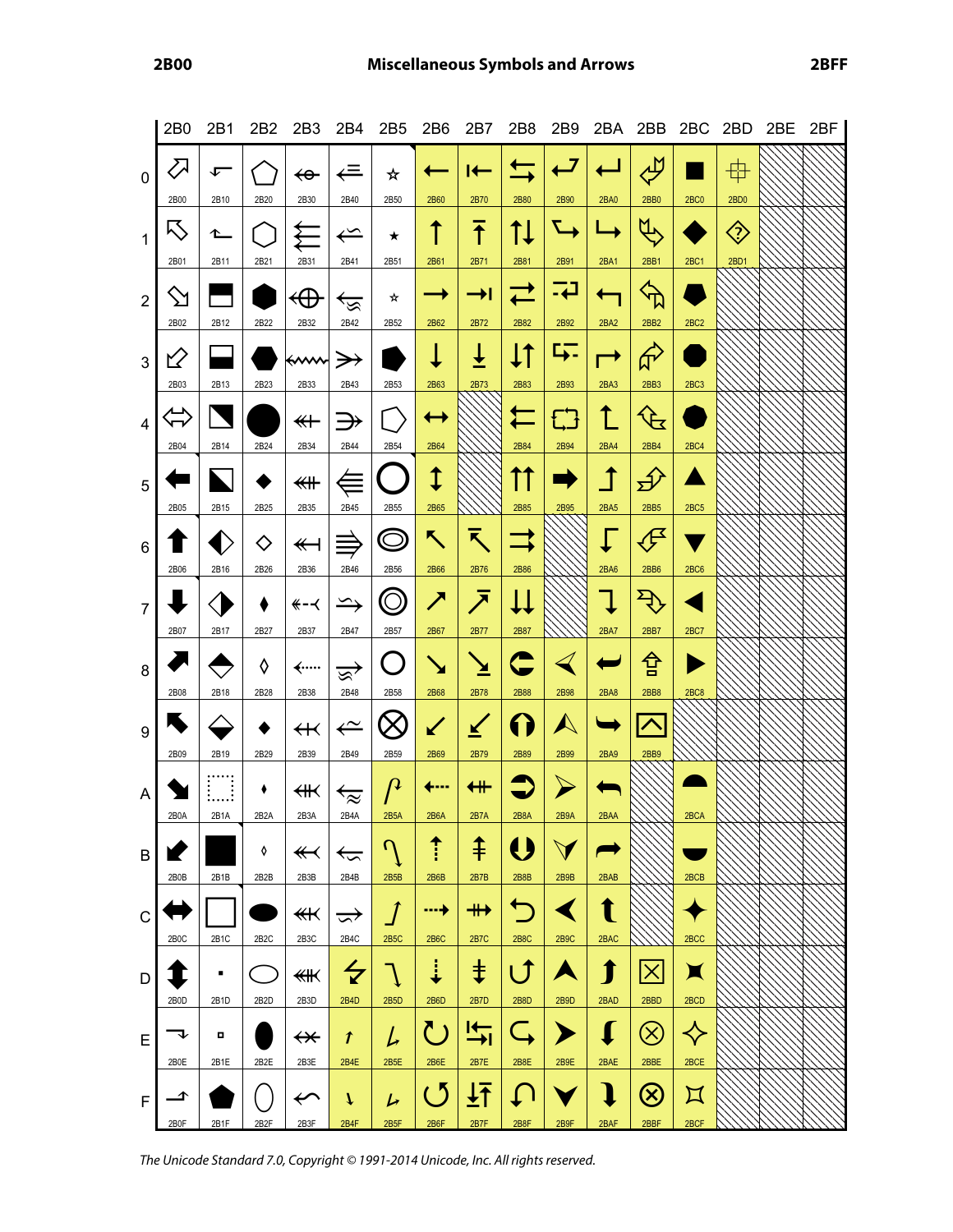|                |                       | White and black arrows                                                                               |
|----------------|-----------------------|------------------------------------------------------------------------------------------------------|
|                |                       | Other white and black arrows to complete this set can be<br>found in the Arrows and Dingbats blocks. |
| 2B00           | ⇗                     | NORTH EAST WHITE ARROW                                                                               |
| 2B01           | R,                    | NORTH WEST WHITE ARROW                                                                               |
| 2B02           | ⇘                     | SOUTH EAST WHITE ARROW                                                                               |
| 2B03           |                       |                                                                                                      |
|                | $\varnothing$         | SOUTH WEST WHITE ARROW                                                                               |
| 2B04 -         | $\Leftrightarrow$     | <b>LEFT RIGHT WHITE ARROW</b>                                                                        |
|                |                       | $\rightarrow$ 21E6 $\Leftarrow$ leftwards white arrow                                                |
|                |                       | $\rightarrow$ 21F3 $\hat{\mathfrak{Y}}$ up down white arrow                                          |
| 2B05           | ⇚                     | LEFTWARDS BLACK ARROW                                                                                |
|                |                       | $\rightarrow$ 27A1 $\rightarrow$ black rightwards arrow                                              |
|                |                       | $\rightarrow$ 2B95 $\rightarrow$ rightwards black arrow                                              |
|                |                       | $\sim$ 2B05 FE0E text style                                                                          |
|                |                       | $\sim$ 2B05 FE0F emoji style                                                                         |
| 2B06           | t                     | <b>UPWARDS BLACK ARROW</b>                                                                           |
|                |                       | $\sim$ 2B06 FE0E text style                                                                          |
|                |                       | $\sim$ 2B06 FE0F emoji style                                                                         |
| 2B07           | ↓                     | DOWNWARDS BLACK ARROW                                                                                |
|                |                       | $\sim$ 2B07 FE0E text style                                                                          |
|                |                       | ~ 2B07 FE0F emoji style                                                                              |
| 2B08           | ▰                     | NORTH EAST BLACK ARROW                                                                               |
| 2B09           | к,                    | NORTH WEST BLACK ARROW                                                                               |
| 2B0A           | ₩                     | SOUTH EAST BLACK ARROW                                                                               |
| 2B0B           | $\blacktriangleright$ | SOUTH WEST BLACK ARROW                                                                               |
| 2B0C           | ⇔                     | LEFT RIGHT BLACK ARROW                                                                               |
| 2B0D           | t                     | <b>UP DOWN BLACK ARROW</b>                                                                           |
|                |                       | <b>Arrows with bent tips</b>                                                                         |
|                |                       | Other arrows with bent tips to complete this set can be found                                        |
|                |                       | in the Arrows block.                                                                                 |
|                |                       |                                                                                                      |
|                |                       | 2B0E $\rightarrow$ RIGHTWARDS ARROW WITH TIP DOWNWARDS                                               |
| 2B0F           |                       | $\rightarrow$ RIGHTWARDS ARROW WITH TIP UPWARDS                                                      |
|                |                       | 2B10 $\sqrt{ }$ LEFTWARDS ARROW WITH TIP DOWNWARDS                                                   |
| 2B11           | $\sim$                | LEFTWARDS ARROW WITH TIP UPWARDS                                                                     |
| Squares        |                       |                                                                                                      |
| 2B12           |                       | SQUARE WITH TOP HALF BLACK                                                                           |
|                |                       | $\rightarrow$ 25E7 $\Box$ square with left half black                                                |
| 2B13           | н                     | SQUARE WITH BOTTOM HALF BLACK                                                                        |
| 2B14           | N                     | SQUARE WITH UPPER RIGHT DIAGONAL HALF                                                                |
|                |                       | <b>BLACK</b>                                                                                         |
| 2B15           | N                     | SQUARE WITH LOWER LEFT DIAGONAL HALF                                                                 |
|                |                       | BLACK                                                                                                |
| Diamonds       |                       |                                                                                                      |
|                |                       |                                                                                                      |
| 2B16           | $\blacklozenge$       | DIAMOND WITH LEFT HALF BLACK                                                                         |
| 2B17           | $\blacklozenge$       | DIAMOND WITH RIGHT HALF BLACK                                                                        |
| 2B18           | $\blacklozenge$       | DIAMOND WITH TOP HALF BLACK                                                                          |
| 2B19           | ⇔                     | DIAMOND WITH BOTTOM HALF BLACK                                                                       |
| <b>Squares</b> |                       |                                                                                                      |
| 2B1A           | $\prod_{i=1}^m$       | DOTTED SQUARE                                                                                        |
| 2B1B           | ٠                     | <b>BLACK LARGE SQUARE</b>                                                                            |
|                |                       | $\rightarrow$ 25A0 black square                                                                      |
|                |                       | $\sim$ 2B1B FEOE text style                                                                          |
|                |                       | $\sim$ 2B1B FEOF emoji style                                                                         |
| 2B1C           |                       | WHITE LARGE SQUARE                                                                                   |
|                |                       | $\rightarrow$ 25A1 $\Box$ white square                                                               |
|                |                       | $\sim$ 2B1C FE0E text style                                                                          |
|                |                       |                                                                                                      |
|                |                       | $\sim$ 2B1C FE0F emoji style                                                                         |
| 2B1D           |                       | BLACK VERY SMALL SQUARE                                                                              |
|                |                       | $\rightarrow$ 25AA $\bullet$ black small square                                                      |

|   | 2B1E -          |                          | WHITE VERY SMALL SQUARE<br>$\rightarrow$ 25AB $\bullet$ white small square               |
|---|-----------------|--------------------------|------------------------------------------------------------------------------------------|
|   | Pentagons       |                          |                                                                                          |
|   | 2B1F            | ٠                        | <b>BLACK PENTAGON</b>                                                                    |
|   | 2B20            | ↷                        | <b>WHITE PENTAGON</b>                                                                    |
|   | <b>Hexagons</b> |                          |                                                                                          |
|   | 2B21            |                          | $\bigcirc$ WHITE HEXAGON                                                                 |
|   | 2B22            |                          | BLACK HEXAGON                                                                            |
|   | 2B23            |                          | HORIZONTAL BLACK HEXAGON                                                                 |
|   | Circle          |                          |                                                                                          |
|   | 2B24            |                          | <b>BLACK LARGE CIRCLE</b>                                                                |
|   |                 |                          | $\rightarrow$ 25CF black circle                                                          |
|   |                 |                          | $\rightarrow$ 25EF $\bigcirc$ large circle                                               |
|   |                 |                          | $\rightarrow$ 1F534 $\bullet$ large red circle                                           |
|   |                 |                          |                                                                                          |
|   |                 |                          | <b>Diamonds and lozenges</b><br><b>BLACK MEDIUM DIAMOND</b>                              |
|   | 2B25            | ٠                        | $\rightarrow$ 25C6 $\blacklozenge$ black diamond                                         |
|   | 2B26            | ♦                        | WHITE MEDIUM DIAMOND                                                                     |
|   |                 |                          | $\rightarrow$ 25C7 $\diamondsuit$ white diamond                                          |
|   |                 |                          | $\rightarrow$ 1F754 $\diamond$ alchemical symbol for soap                                |
|   | 2B27            |                          | <b>BLACK MEDIUM LOZENGE</b>                                                              |
|   | 2B28            | $\circ$                  | <b>WHITE MEDIUM LOZENGE</b>                                                              |
|   |                 |                          | → 25CA & lozenge                                                                         |
|   | 2B29            |                          | <b>BLACK SMALL DIAMOND</b>                                                               |
|   |                 |                          | $\rightarrow$ 22C4 $\cdot$ diamond operator                                              |
|   |                 |                          | → 1F538 + small orange diamond                                                           |
|   | 2B2A            | $\bullet$                | <b>BLACK SMALL LOZENGE</b>                                                               |
| d | 2B2B            | $\boldsymbol{\lozenge}$  | <b>WHITE SMALL LOZENGE</b>                                                               |
| Ś | <b>Ellipses</b> |                          |                                                                                          |
|   |                 |                          | 2B2C BLACK HORIZONTAL ELLIPSE                                                            |
|   |                 |                          | 2B2D O WHITE HORIZONTAL ELLIPSE                                                          |
|   |                 |                          | 2B2E BLACK VERTICAL ELLIPSE                                                              |
|   | 2B2F            | ∩                        | <b>WHITE VERTICAL ELLIPSE</b>                                                            |
|   |                 |                          | <b>Mathematical arrows</b>                                                               |
|   |                 |                          | These provide the opposite direction complement for arrows                               |
|   |                 |                          | for mathematical use not originally encoded in both a                                    |
|   |                 |                          | leftwards and rightwards direction.                                                      |
|   |                 |                          | 2B30 <> LEFT ARROW WITH SMALL CIRCLE                                                     |
|   |                 |                          | $\rightarrow$ 21F4 $\leftrightarrow$ right arrow with small circle                       |
|   | 2B31            | ₤                        | THREE LEFTWARDS ARROWS                                                                   |
|   | 2B32            | ⊕                        | $\rightarrow$ 21F6 $\Rightarrow$ three rightwards arrows<br>LEFT ARROW WITH CIRCLED PLUS |
|   |                 |                          | $\rightarrow$ 27F4 $\oplus$ right arrow with circled plus                                |
|   | 2B33            | ⇜                        | LONG LEFTWARDS SQUIGGLE ARROW                                                            |
|   |                 |                          | → 27FF <w> long rightwards squiggle arrow</w>                                            |
|   |                 |                          | $\rightarrow$ 21DC $\leftarrow$ leftwards squiggle arrow                                 |
|   | 2B34            | $\overline{\phantom{a}}$ | LEFTWARDS TWO-HEADED ARROW WITH                                                          |
|   |                 |                          | <b>VERTICAL STROKE</b>                                                                   |
|   |                 |                          | $\rightarrow$ 2900 $\rightarrow$ rightwards two-headed arrow with                        |
|   | 2B35            | ⊯                        | vertical stroke<br>LEFTWARDS TWO-HEADED ARROW WITH                                       |
|   |                 |                          | <b>DOUBLE VERTICAL STROKE</b>                                                            |
|   |                 |                          |                                                                                          |

 $\rightarrow$  2901  $\ast\ast$  rightwards two-headed arrow with double vertical stroke

2B36 ⬶ LEFTWARDS TWO-HEADED ARROW FROM BAR  $\rightarrow$  2905  $\leftrightarrow$  rightwards two-headed arrow from bar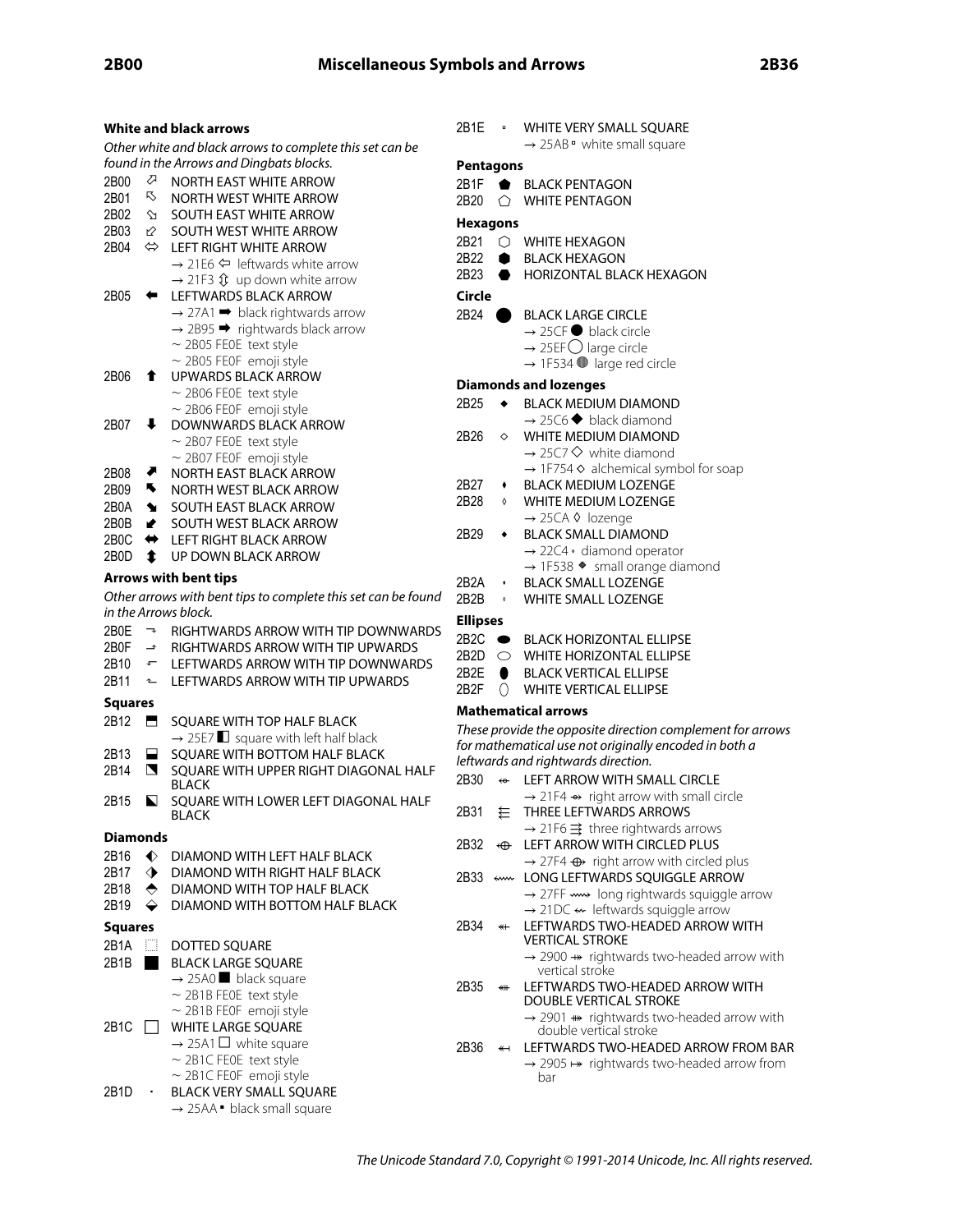# **2B37 Miscellaneous Symbols and Arrows 2B5E**

| 2B37 | —∗                             | LEFTWARDS TWO-HEADED TRIPLE DASH<br>ARROW                                                                                   | 2В        |
|------|--------------------------------|-----------------------------------------------------------------------------------------------------------------------------|-----------|
|      |                                | $\rightarrow$ 2910 > $\rightarrow$ rightwards two-headed triple dash<br>arrow                                               |           |
| 2B38 | $\leftarrow$                   | LEFTWARDS ARROW WITH DOTTED STEM                                                                                            |           |
|      |                                | $\rightarrow$ 2911 $\rightarrow$ rightwards arrow with dotted stem                                                          | Mi        |
| 2B39 | $\overline{\mathbf{r}}$        | LEFTWARDS ARROW WITH TAIL WITH<br><b>VERTICAL STROKE</b>                                                                    | 2B        |
|      |                                | $\rightarrow$ 2914 $\nleftrightarrow$ rightwards arrow with tail with                                                       |           |
|      |                                | vertical stroke<br>LEFTWARDS ARROW WITH TAIL WITH DOUBLE                                                                    | Int       |
| 2B3A | #                              | <b>VERTICAL STROKE</b>                                                                                                      | 2B        |
|      |                                | $\rightarrow$ 2915 $\ast\ast$ rightwards arrow with tail with<br>double vertical stroke                                     | 2B        |
| 2B3B | $\overline{\mathbf{y}}$        | LEFTWARDS TWO-HEADED ARROW WITH TAIL                                                                                        |           |
|      |                                | $\rightarrow$ 2916 $\nrightarrow$ rightwards two-headed arrow with                                                          |           |
| 2B3C | ₩                              | tail<br>LEFTWARDS TWO-HEADED ARROW WITH TAIL                                                                                | Sta       |
|      |                                | WITH VERTICAL STROKE                                                                                                        | 2B        |
|      |                                | $\rightarrow$ 2917 $\rightarrow$ rightwards two-headed arrow with<br>tail with vertical stroke                              |           |
| 2B3D | ⊯                              | LEFTWARDS TWO-HEADED ARROW WITH TAIL                                                                                        |           |
|      |                                | WITH DOUBLE VERTICAL STROKE<br>$\rightarrow$ 2918 ** rightwards two-headed arrow with                                       | 2B!       |
|      |                                | tail with double vertical stroke                                                                                            |           |
| 2B3E | ↮                              | LEFTWARDS ARROW THROUGH X                                                                                                   | 2B!       |
|      |                                | $\rightarrow$ 2947 $\leftrightarrow$ rightwards arrow through x                                                             | Pe        |
| 2B3F | $\overline{\mathbf{y}}$        | <b>WAVE ARROW POINTING DIRECTLY LEFT</b>                                                                                    | 2B!<br>2B |
|      |                                | $\rightarrow$ 2933 $\rightarrow$ wave arrow pointing directly right<br>$\rightarrow$ 219C $\leftarrow$ leftwards wave arrow |           |
| 2B40 | ⇐                              | EQUALS SIGN ABOVE LEFTWARDS ARROW                                                                                           | Tra       |
|      |                                | → 2971 = equals sign above rightwards arrow                                                                                 | 2B        |
| 2B41 | $\stackrel{\sim}{\rightarrow}$ | REVERSE TILDE OPERATOR ABOVE LEFTWARDS<br><b>ARROW</b>                                                                      |           |
|      |                                | • mirror image of " $\Rightarrow$ "                                                                                         |           |
|      |                                | → 2972 → tilde operator above rightwards<br>arrow                                                                           |           |
| 2B42 | ৼৢ                             | LEFTWARDS ARROW ABOVE REVERSE ALMOST<br><b>EQUAL TO</b>                                                                     | Di<br>2B  |
|      |                                | • mirror image of " $\Rightarrow$ "                                                                                         |           |
|      |                                | $\rightarrow$ 2975 $\Rightarrow$ rightwards arrow above almost equal<br>to                                                  | 2B        |
| 2B43 | →                              | RIGHTWARDS ARROW THROUGH GREATER-<br>THAN                                                                                   | 2B        |
|      |                                | • mirror image of " $\leftarrow$ "                                                                                          |           |
|      |                                | $\rightarrow$ 2977 $\leftarrow$ leftwards arrow through less-than                                                           |           |
| 2B44 | ⋺                              | RIGHTWARDS ARROW THROUGH SUPERSET                                                                                           | 2B        |
|      |                                | • mirror image of " $\in$ "<br>→ 297A E leftwards arrow through subset                                                      |           |
| 2B45 | €                              | LEFTWARDS QUADRUPLE ARROW                                                                                                   | Int       |
| 2B46 |                                | $\rightarrow$ 27F0 $\hat{m}$ upwards quadruple arrow<br>RIGHTWARDS QUADRUPLE ARROW                                          | 2B        |
| 2B47 | ⇛<br>$\Rightarrow$             | REVERSE TILDE OPERATOR ABOVE                                                                                                |           |
|      |                                | <b>RIGHTWARDS ARROW</b>                                                                                                     | 2B        |
| 2B48 | ≅                              | RIGHTWARDS ARROW ABOVE REVERSE<br>ALMOST EQUAL TO                                                                           |           |
| 2B49 | $\Leftarrow$                   | TILDE OPERATOR ABOVE LEFTWARDS ARROW                                                                                        | 2B        |
| 2B4A | ⇆                              | LEFTWARDS ARROW ABOVE ALMOST EQUAL<br>TO                                                                                    |           |
| 2B4B | $\overline{\mathbb{R}}$        | LEFTWARDS ARROW ABOVE REVERSE TILDE<br>OPERATOR                                                                             | 2B        |
|      |                                | • mirror image of " $\Rightarrow$ "                                                                                         |           |
|      |                                | $\rightarrow$ 2974 $\rightarrow$ rightwards arrow above tilde                                                               | 2B        |
|      |                                | operator                                                                                                                    |           |

|    | 2B4C $\Rightarrow$ |                          | RIGHTWARDS ARROW ABOVE REVERSE TILDE<br><b>OPERATOR</b><br>• mirror image of " $\leftarrow$ " |
|----|--------------------|--------------------------|-----------------------------------------------------------------------------------------------|
|    |                    |                          | $\rightarrow$ 2973 $\leftarrow$ leftwards arrow above tilde operator                          |
|    |                    |                          | Miscellaneous arrow                                                                           |
|    | 2B4D               | $\overline{\mathcal{L}}$ | DOWNWARDS TRIANGLE-HEADED ZIGZAG<br><b>ARROW</b>                                              |
|    |                    |                          | → 21AF & downwards zigzag arrow                                                               |
|    |                    |                          | Intonation marks for Lithuanian dialectology                                                  |
|    | 2B4E               | $\mathbf{r}$             | <b>SHORT SLANTED NORTH ARROW</b>                                                              |
|    |                    |                          | • slight rise in tone                                                                         |
|    | 2B4F               | $\mathbf{r}$             | <b>SHORT BACKSLANTED SOUTH ARROW</b>                                                          |
|    |                    |                          | · slight fall or overall fall in tone when at the end                                         |
|    |                    |                          | of a word or at the beginning of a phrase,                                                    |
|    |                    |                          | respectively                                                                                  |
|    |                    |                          |                                                                                               |
|    | <b>Stars</b>       |                          |                                                                                               |
|    | 2B50               | *                        | WHITE MEDIUM STAR                                                                             |
|    |                    |                          | $\rightarrow$ 22C6 $\star$ star operator                                                      |
|    |                    |                          | $\sim$ 2B50 FE0E text style                                                                   |
|    |                    |                          | $\sim$ 2B50 FE0F emoji style                                                                  |
|    | 2B51               |                          | <b>BLACK SMALL STAR</b>                                                                       |
|    |                    |                          | $\rightarrow$ 066D $\star$ arabic five pointed star                                           |
|    | 2B52               |                          | <b>WHITE SMALL STAR</b>                                                                       |
|    |                    |                          |                                                                                               |
|    | <b>Pentagons</b>   |                          |                                                                                               |
|    | 2B53               |                          | BLACK RIGHT-POINTING PENTAGON                                                                 |
|    | 2B54               | ∩                        | WHITE RIGHT-POINTING PENTAGON                                                                 |
|    |                    |                          | <b>Traffic sign from ARIB STD B24</b>                                                         |
|    | 2B55               | $\circ$                  | <b>HEAVY LARGE CIRCLE</b>                                                                     |
|    |                    |                          | = basic symbol for speed limit                                                                |
| S  |                    |                          | • forms a game tally pair with 274C X                                                         |
|    |                    |                          | $\rightarrow$ 25EF $\bigcirc$ large circle                                                    |
|    |                    |                          | $\sim$ 2B55 FE0E text style                                                                   |
|    |                    |                          | $\sim$ 2B55 FE0F emoji style                                                                  |
|    |                    |                          |                                                                                               |
|    |                    |                          | Dictionary and map symbols from ARIB STD B24                                                  |
|    | 2B56               | ◎                        | HEAVY OVAL WITH OVAL INSIDE                                                                   |
|    |                    |                          | $=$ prefectural office                                                                        |
| аI | 2B57               | ◎                        | HEAVY CIRCLE WITH CIRCLE INSIDE                                                               |
|    |                    |                          | = municipal office                                                                            |
|    |                    |                          | → 25CE © bullseye                                                                             |
|    | 2B58               | $\circ$                  | <b>HEAVY CIRCLE</b>                                                                           |
|    |                    |                          | = town or village office                                                                      |
|    |                    |                          | $\rightarrow$ 25CBO white circle                                                              |
|    | 2B59               | ⊗                        | <b>HEAVY CIRCLED SALTIRE</b>                                                                  |
|    |                    |                          | $=$ police station                                                                            |
|    |                    |                          | $\rightarrow$ 2A02 $\otimes$ n-ary circled times operator                                     |
|    |                    |                          | Intonation marks for Lithuanian dialectology                                                  |
|    | 2B5A               | $\mathcal{P}$            | <b>SLANTED NORTH ARROW WITH HOOKED HEAD</b>                                                   |
|    |                    |                          | • increasing tone with falling trend at the end                                               |
|    | 2B5B               | $\gamma$                 | <b>BACKSLANTED SOUTH ARROW WITH HOOKED</b>                                                    |
|    |                    |                          | <b>TAIL</b>                                                                                   |
|    |                    |                          | · sharp rise and fall in tone                                                                 |
|    |                    |                          | <b>SLANTED NORTH ARROW WITH HORIZONTAL</b>                                                    |
|    | 2B5C               | J                        | TAIL                                                                                          |
|    |                    |                          |                                                                                               |
|    |                    |                          | • continued rise in tone                                                                      |
|    | 2B5D               | J                        | <b>BACKSLANTED SOUTH ARROW WITH</b><br><b>HORIZONTAL TAIL</b>                                 |
|    |                    |                          | • continued fall in tone                                                                      |
|    |                    |                          | BENT ARROW POINTING DOWNWARDS THEN                                                            |
|    | 2B5E               | L                        | <b>NORTH EAST</b>                                                                             |
|    |                    |                          | • sharp fall in tone with rising trend at the end                                             |
|    |                    |                          |                                                                                               |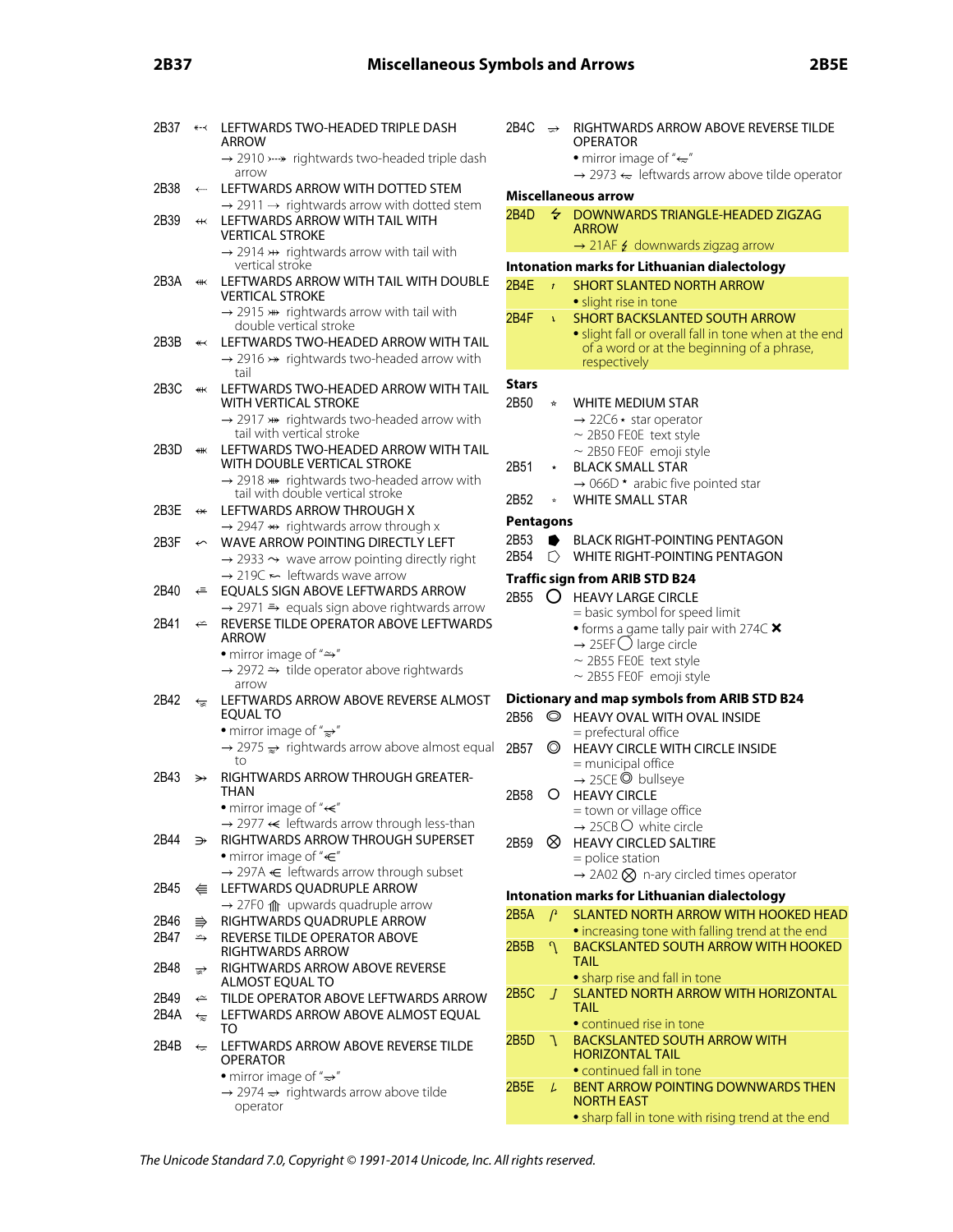| 2B5F | $\overline{L}$    | <b>SHORT BENT ARROW POINTING DOWNWARDS</b><br><b>THEN NORTH EAST</b>                                                                                       | 2B77                  | ↗                          | NORTH EAST TRIANGLE-HEADED ARROW TO<br><b>BAR</b>                                                             |
|------|-------------------|------------------------------------------------------------------------------------------------------------------------------------------------------------|-----------------------|----------------------------|---------------------------------------------------------------------------------------------------------------|
|      |                   | • slight fall in tone with rising trend at the end                                                                                                         | 2B78                  | ↘                          | SOUTH EAST TRIANGLE-HEADED ARROW TO                                                                           |
|      |                   | <b>Triangle-headed arrows</b>                                                                                                                              |                       |                            | <b>BAR</b><br>$=$ end                                                                                         |
| 2B60 | $\leftarrow$      | LEFTWARDS TRIANGLE-HEADED ARROW<br>$\rightarrow$ 2190 $\leftarrow$ leftwards arrow                                                                         | 2B79                  | ↙                          | SOUTH WEST TRIANGLE-HEADED ARROW TO<br><b>BAR</b>                                                             |
| 2B61 | T                 | UPWARDS TRIANGLE-HEADED ARROW<br>$\rightarrow$ 2191 1 upwards arrow                                                                                        | 2B7A                  | $+$                        | LEFTWARDS TRIANGLE-HEADED ARROW WITH<br><b>DOUBLE HORIZONTAL STROKE</b>                                       |
| 2B62 | $\rightarrow$     | RIGHTWARDS TRIANGLE-HEADED ARROW<br>$\rightarrow$ 2192 $\rightarrow$ rightwards arrow<br>$\rightarrow$ 279D $\rightarrow$ triangle-headed rightwards arrow | 2B7B                  | ⇞                          | UPWARDS TRIANGLE-HEADED ARROW WITH<br>DOUBLE HORIZONTAL STROKE<br>$=$ page up                                 |
| 2B63 | $\downarrow$      | DOWNWARDS TRIANGLE-HEADED ARROW<br>$\rightarrow$ 2193 $\downarrow$ downwards arrow                                                                         | <b>2B7C</b>           | $\pmb{\twoheadrightarrow}$ | RIGHTWARDS TRIANGLE-HEADED ARROW<br>WITH DOUBLE HORIZONTAL STROKE                                             |
| 2B64 | $\leftrightarrow$ | LEFT RIGHT TRIANGLE-HEADED ARROW<br>$\rightarrow$ 2194 $\leftrightarrow$ left right arrow                                                                  | 2B7D                  | $\ddagger$                 | DOWNWARDS TRIANGLE-HEADED ARROW<br>WITH DOUBLE HORIZONTAL STROKE                                              |
| 2B65 | Î.                | UP DOWN TRIANGLE-HEADED ARROW                                                                                                                              |                       |                            | $=$ page down                                                                                                 |
|      |                   | $\rightarrow$ 2195 1 up down arrow                                                                                                                         |                       |                            | <b>Keyboard symbols</b>                                                                                       |
| 2B66 | ↖.                | NORTH WEST TRIANGLE-HEADED ARROW                                                                                                                           | <b>2B7E</b>           | 量                          | <b>HORIZONTAL TAB KEY</b>                                                                                     |
|      |                   | $\rightarrow$ 2196 \ north west arrow                                                                                                                      |                       |                            | $\rightarrow$ 21B9 $\frac{1}{2}$ leftwards arrow to bar over                                                  |
| 2B67 | ↗                 | NORTH EAST TRIANGLE-HEADED ARROW                                                                                                                           |                       |                            | rightwards arrow to bar                                                                                       |
|      |                   | $\rightarrow$ 2197 $\nearrow$ north east arrow                                                                                                             | 2B7F                  |                            | $\frac{1}{2}$ VERTICAL TAB KEY                                                                                |
| 2B68 | ↘                 | SOUTH EAST TRIANGLE-HEADED ARROW                                                                                                                           |                       |                            | <b>Paired triangle-headed arrows</b>                                                                          |
| 2B69 | ↙                 | $\rightarrow$ 2198 \, south east arrow<br>SOUTH WEST TRIANGLE-HEADED ARROW                                                                                 | 2B80                  | $\Rightarrow$              | LEFTWARDS TRIANGLE-HEADED ARROW OVER<br>RIGHTWARDS TRIANGLE-HEADED ARROW                                      |
|      |                   | $\rightarrow$ 2199 $\swarrow$ south west arrow                                                                                                             |                       |                            | $\rightarrow$ 21C6 $\leftrightharpoons$ leftwards arrow over rightwards                                       |
| 2B6A | ←                 | LEFTWARDS TRIANGLE-HEADED DASHED<br><b>ARROW</b>                                                                                                           |                       |                            | arrow                                                                                                         |
|      |                   | $\rightarrow$ 21E0 $\leftarrow$ leftwards dashed arrow                                                                                                     | 2B81                  | $\uparrow \downarrow$      | UPWARDS TRIANGLE-HEADED ARROW<br>LEFTWARDS OF DOWNWARDS TRIANGLE-                                             |
| 2B6B | Ť                 | UPWARDS TRIANGLE-HEADED DASHED                                                                                                                             |                       |                            | <b>HEADED ARROW</b>                                                                                           |
|      |                   | <b>ARROW</b>                                                                                                                                               | 2B82                  | ⇄                          | RIGHTWARDS TRIANGLE-HEADED ARROW                                                                              |
|      |                   | $\rightarrow$ 21E1 $\uparrow$ upwards dashed arrow                                                                                                         |                       |                            | <b>OVER LEFTWARDS TRIANGLE-HEADED ARROW</b>                                                                   |
| 2B6C | ⇢                 | RIGHTWARDS TRIANGLE-HEADED DASHED<br><b>ARROW</b><br>$\rightarrow$ 21E2 $\rightarrow$ rightwards dashed arrow                                              | 2B83                  | ΨÎ                         | DOWNWARDS TRIANGLE-HEADED ARROW<br>LEFTWARDS OF UPWARDS TRIANGLE-HEADED<br><b>ARROW</b>                       |
| 2B6D | ÷                 | DOWNWARDS TRIANGLE-HEADED DASHED<br><b>ARROW</b>                                                                                                           |                       |                            | $\rightarrow$ 21F5 $\downarrow \uparrow$ downwards arrow leftwards of<br>upwards arrow                        |
|      |                   | $\rightarrow$ 21E3 $\downarrow$ downwards dashed arrow                                                                                                     | 2B84                  | ⇇                          | LEFTWARDS TRIANGLE-HEADED PAIRED                                                                              |
| 2B6E |                   | U CLOCKWISE TRIANGLE-HEADED OPEN CIRCLE<br><b>ARROW</b>                                                                                                    |                       |                            | <b>ARROWS</b><br>$\rightarrow$ 21C7 $\leftarrow$ leftwards paired arrows                                      |
|      |                   | → 21BB $\circlearrowright$ clockwise open circle arrow                                                                                                     | 2B85                  | $\uparrow\uparrow$         | <b>UPWARDS TRIANGLE-HEADED PAIRED</b>                                                                         |
| 2B6F | O                 | ANTICLOCKWISE TRIANGLE-HEADED OPEN                                                                                                                         |                       |                            | <b>ARROWS</b>                                                                                                 |
|      |                   | <b>CIRCLE ARROW</b>                                                                                                                                        |                       |                            | $\rightarrow$ 21C8 $\uparrow\uparrow$ upwards paired arrows                                                   |
| 2B70 |                   | → 21BA Ø anticlockwise open circle arrow<br>LEFTWARDS TRIANGLE-HEADED ARROW TO                                                                             | 2B86                  | ⇉                          | <b>RIGHTWARDS TRIANGLE-HEADED PAIRED</b><br><b>ARROWS</b>                                                     |
|      |                   | <b>BAR</b>                                                                                                                                                 |                       |                            | $\rightarrow$ 21C9 $\Rightarrow$ rightwards paired arrows                                                     |
|      |                   | $=$ left tab<br>$\rightarrow$ 21E4 $\leftarrow$ leftwards arrow to bar                                                                                     | 2B87                  |                            | H DOWNWARDS TRIANGLE-HEADED PAIRED<br><b>ARROWS</b>                                                           |
| 2B71 | Ŧ                 | UPWARDS TRIANGLE-HEADED ARROW TO BAR                                                                                                                       |                       |                            | $\rightarrow$ 21CA $\downarrow \downarrow$ downwards paired arrows                                            |
|      |                   | $=$ up tab                                                                                                                                                 |                       |                            |                                                                                                               |
|      |                   | $\rightarrow$ 2912 T upwards arrow to bar                                                                                                                  | <b>Circled arrows</b> |                            |                                                                                                               |
| 2B72 | $\rightarrow$     | RIGHTWARDS TRIANGLE-HEADED ARROW TO                                                                                                                        | 2B88                  | $\subset$                  | LEFTWARDS BLACK CIRCLED WHITE ARROW                                                                           |
|      |                   | <b>BAR</b>                                                                                                                                                 | 2B89<br>2B8A          | $\Omega$                   | UPWARDS BLACK CIRCLED WHITE ARROW                                                                             |
|      |                   | $=$ right tab                                                                                                                                              |                       | ∍                          | RIGHTWARDS BLACK CIRCLED WHITE ARROW<br>$\rightarrow$ 27B2 $\rightarrow$ circled heavy white rightwards arrow |
|      |                   | $\rightarrow$ 21E5 $\rightarrow$ rightwards arrow to bar                                                                                                   | <b>2B8B</b>           | $\boldsymbol{\theta}$      | DOWNWARDS BLACK CIRCLED WHITE ARROW                                                                           |
| 2B73 | ±                 | DOWNWARDS TRIANGLE-HEADED ARROW TO                                                                                                                         |                       |                            |                                                                                                               |
|      |                   | <b>BAR</b><br>$=$ down tab                                                                                                                                 |                       |                            | Triangle-headed u-shaped arrows                                                                               |
|      |                   | $\rightarrow$ 2913 $\downarrow$ downwards arrow to bar                                                                                                     | 2B8C 5                |                            | ANTICLOCKWISE TRIANGLE-HEADED RIGHT U-                                                                        |
| 2B74 | $\mathbb{Z}$      | <reserved></reserved>                                                                                                                                      |                       |                            | <b>SHAPED ARROW</b>                                                                                           |
| 2B75 | $\varnothing$     | <reserved></reserved>                                                                                                                                      | 2B8D け                |                            | ANTICLOCKWISE TRIANGLE-HEADED BOTTOM<br><b>U-SHAPED ARROW</b>                                                 |
| 2B76 | ↖                 | NORTH WEST TRIANGLE-HEADED ARROW TO<br><b>BAR</b><br>$=$ home                                                                                              | $2B8E$ $G$            |                            | ANTICLOCKWISE TRIANGLE-HEADED LEFT U-<br><b>SHAPED ARROW</b>                                                  |
|      |                   |                                                                                                                                                            |                       |                            |                                                                                                               |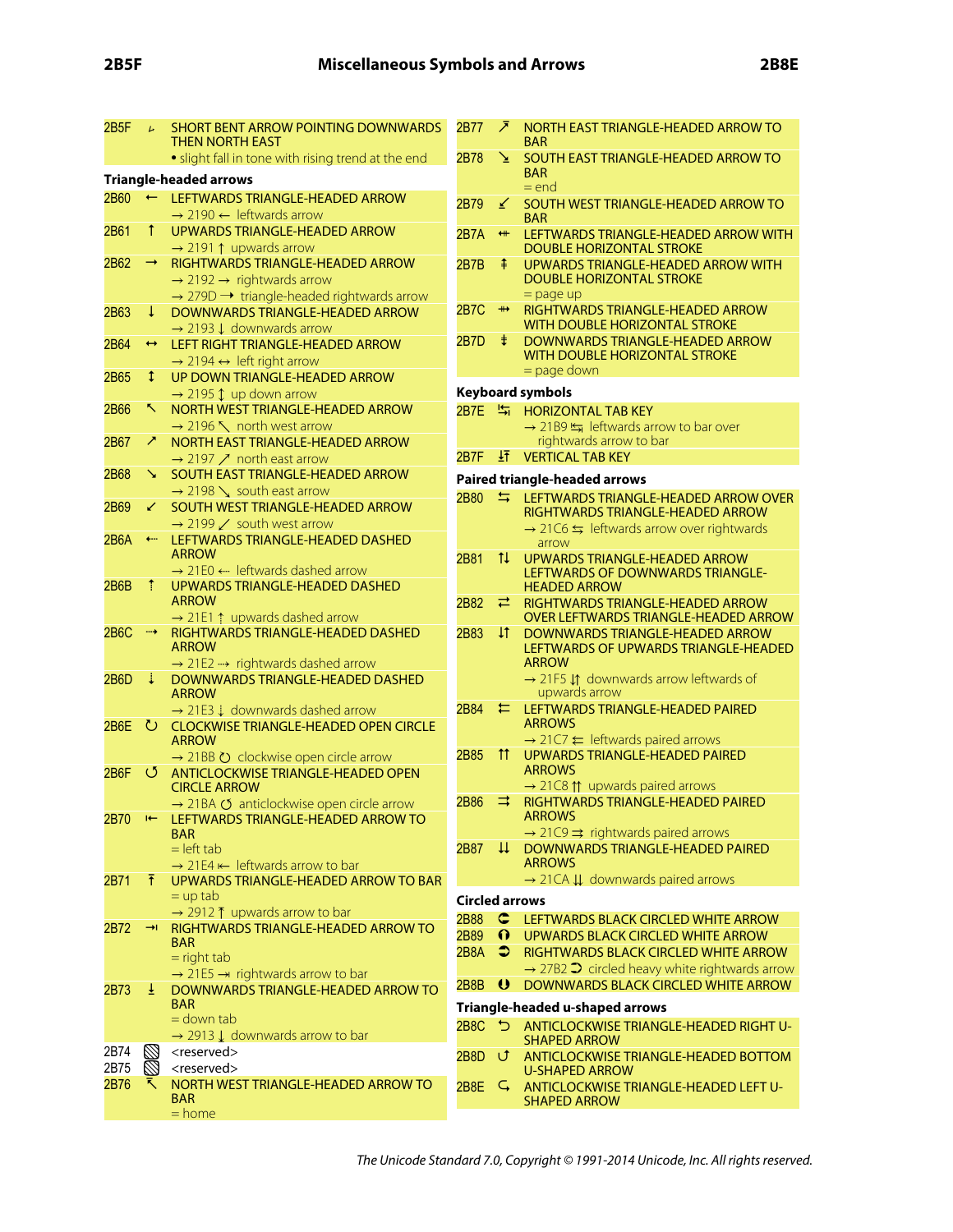| 2B8F               |                      | A ANTICLOCKWISE TRIANGLE-HEADED TOP U-                                                       | <b>Black curved arrows</b> |                          |                                                                                |  |
|--------------------|----------------------|----------------------------------------------------------------------------------------------|----------------------------|--------------------------|--------------------------------------------------------------------------------|--|
|                    |                      | <b>SHAPED ARROW</b>                                                                          | 2BA8                       | $\overline{\phantom{a}}$ | <b>BLACK CURVED DOWNWARDS AND</b>                                              |  |
|                    |                      | $\rightarrow$ 21B6 $\curvearrowleft$ anticlockwise top semicircle arrow                      |                            |                          | <b>LEFTWARDS ARROW</b>                                                         |  |
|                    |                      | <b>Keyboard symbols</b>                                                                      | 2BA9                       | $\rightarrow$            | <b>BLACK CURVED DOWNWARDS AND</b><br><b>RIGHTWARDS ARROW</b>                   |  |
| 2B90 $\leftarrow$  |                      | <b>RETURN LEFT</b>                                                                           |                            |                          | $\rightarrow$ 27A5 $\rightarrow$ heavy black curved downwards and              |  |
|                    | $\leftrightarrow$    | $\rightarrow$ 23CE $\vartheta$ return symbol                                                 |                            |                          | rightwards arrow                                                               |  |
| 2B91<br>2B92       | ŦР.                  | <b>RETURN RIGHT</b><br><b>NEWLINE LEFT</b>                                                   | $2BAA \Leftrightarrow$     |                          | <b>BLACK CURVED UPWARDS AND LEFTWARDS</b>                                      |  |
| 2B93               | ц.                   | <b>NEWLINE RIGHT</b>                                                                         |                            |                          | <b>ARROW</b>                                                                   |  |
|                    |                      |                                                                                              | 2BAB                       | $\rightarrow$            | <b>BLACK CURVED UPWARDS AND RIGHTWARDS</b><br><b>ARROW</b>                     |  |
|                    |                      | Miscellaneous arrow symbol                                                                   |                            |                          | $\rightarrow$ 27A6 $\rightarrow$ heavy black curved upwards and                |  |
| 2B94 t3            |                      | <b>FOUR CORNER ARROWS CIRCLING</b><br><b>ANTICLOCKWISE</b>                                   |                            |                          | rightwards arrow                                                               |  |
|                    |                      | $=$ loop                                                                                     | 2BAC                       | $\mathbf{t}$             | <b>BLACK CURVED LEFTWARDS AND UPWARDS</b>                                      |  |
| <b>Black arrow</b> |                      |                                                                                              |                            |                          | <b>ARROW</b>                                                                   |  |
| 2B95 $\rightarrow$ |                      | <b>RIGHTWARDS BLACK ARROW</b>                                                                | 2BAD                       | $\mathbf{r}$             | <b>BLACK CURVED RIGHTWARDS AND UPWARDS</b><br><b>ARROW</b>                     |  |
|                    |                      | $\rightarrow$ 27A1 $\rightarrow$ black rightwards arrow                                      | 2BAE                       | $\mathbf{r}$             | <b>BLACK CURVED LEFTWARDS AND</b>                                              |  |
|                    |                      | $\rightarrow$ 2B05 $\blacklozenge$ leftwards black arrow                                     |                            |                          | <b>DOWNWARDS ARROW</b>                                                         |  |
| <b>Arrowheads</b>  |                      |                                                                                              | 2BAF                       | <sup>1</sup>             | <b>BLACK CURVED RIGHTWARDS AND</b>                                             |  |
|                    |                      | These sets of arrowheads are narrower than the dingbats set.                                 |                            |                          | <b>DOWNWARDS ARROW</b>                                                         |  |
| 2B98               | $\blacktriangleleft$ | THREE-D TOP-LIGHTED LEFTWARDS                                                                | <b>Ribbon arrows</b>       |                          |                                                                                |  |
|                    |                      | <b>EOUILATERAL ARROWHEAD</b>                                                                 | 2BB0                       | ᢞ                        | <b>RIBBON ARROW DOWN LEFT</b>                                                  |  |
| 2B99               | $\blacktriangle$     | <b>THREE-D RIGHT-LIGHTED UPWARDS</b>                                                         | <b>2BB1</b>                | Ψ                        | <b>RIBBON ARROW DOWN RIGHT</b>                                                 |  |
|                    |                      | <b>EQUILATERAL ARROWHEAD</b>                                                                 | <b>2BB2</b>                | $\mathcal{P}$            | <b>RIBBON ARROW UP LEFT</b>                                                    |  |
| 2B9A               | $\triangleright$     | THREE-D TOP-LIGHTED RIGHTWARDS                                                               | 2BB3                       | ଟ୍ଟ                      | <b>RIBBON ARROW UP RIGHT</b>                                                   |  |
|                    |                      | <b>EQUILATERAL ARROWHEAD</b>                                                                 | <b>2BB4</b>                | ₠                        | <b>RIBBON ARROW LEFT UP</b>                                                    |  |
|                    |                      | $\rightarrow$ 27A2 $\triangleright$ three-d top-lighted rightwards<br>arrowhead              | <b>2BB5</b>                | $\mathcal{D}$            | <b>RIBBON ARROW RIGHT UP</b>                                                   |  |
| 2B9B               | $\Delta$             | THREE-D LEFT-LIGHTED DOWNWARDS                                                               | 2BB6                       | €                        | <b>RIBBON ARROW LEFT DOWN</b>                                                  |  |
|                    |                      | <b>EQUILATERAL ARROWHEAD</b>                                                                 | <b>2BB7</b>                | $\mathcal{F}$            | <b>RIBBON ARROW RIGHT DOWN</b>                                                 |  |
| <b>2B9C</b>        | ≺                    | <b>BLACK LEFTWARDS EQUILATERAL</b>                                                           |                            |                          | <b>Keyboard symbols</b>                                                        |  |
|                    |                      | <b>ARROWHEAD</b>                                                                             | 2BB8                       | ✿                        | UPWARDS WHITE ARROW FROM BAR WITH                                              |  |
| 2B9D               | $\blacktriangle$     | <b>BLACK UPWARDS EQUILATERAL ARROWHEAD</b>                                                   |                            |                          | <b>HORIZONTAL BAR</b><br>$=$ caps lock                                         |  |
| 2B9E               | ≻                    | <b>BLACK RIGHTWARDS EQUILATERAL</b><br><b>ARROWHEAD</b>                                      |                            |                          | $\rightarrow$ 21EC $\hat{\mathbf{\Omega}}$ upwards white arrow on pedestal     |  |
|                    |                      | $\rightarrow$ 27A4 > black rightwards arrowhead                                              |                            |                          | with horizontal bar                                                            |  |
| 2B9F               | Y.                   | <b>BLACK DOWNWARDS EQUILATERAL</b>                                                           | 2BB9                       | ⊠                        | UP ARROWHEAD IN A RECTANGLE BOX                                                |  |
|                    |                      | <b>ARROWHEAD</b>                                                                             |                            |                          | $=$ escape                                                                     |  |
|                    |                      | Triangle-headed arrows with bent tips                                                        |                            |                          | $\rightarrow$ 2353 $\overline{D}$ apl functional symbol quad up caret          |  |
| $2BA0 \leftarrow$  |                      | DOWNWARDS TRIANGLE-HEADED ARROW                                                              |                            |                          | <b>Geometric symbols</b>                                                       |  |
|                    |                      | <b>WITH LONG TIP LEFTWARDS</b>                                                               |                            |                          | 2BBD $\boxtimes$ BALLOT BOX WITH LIGHT X                                       |  |
|                    |                      | $\rightarrow$ 21B2 J downwards arrow with tip leftwards                                      |                            |                          | $\rightarrow$ 2612 $\times$ ballot box with x                                  |  |
|                    |                      | 2BA1 → DOWNWARDS TRIANGLE-HEADED ARROW                                                       |                            |                          | $2BBE \otimes CHCLED X$                                                        |  |
|                    |                      | <b>WITH LONG TIP RIGHTWARDS</b><br>$\rightarrow$ 21B3 L, downwards arrow with tip rightwards |                            |                          | $\rightarrow$ 2297 $\otimes$ circled times<br>2BBF <sup>8</sup> CIRCLED BOLD X |  |
| 2BA2               | $\leftarrow$         | UPWARDS TRIANGLE-HEADED ARROW WITH                                                           |                            |                          |                                                                                |  |
|                    |                      | <b>LONG TIP LEFTWARDS</b>                                                                    |                            |                          | <b>Centred geometric shapes</b>                                                |  |
|                    |                      | $\rightarrow$ 21B0 $\uparrow$ upwards arrow with tip leftwards                               | 2BC0<br>2BC1               | п                        | <b>BLACK SQUARE CENTRED</b>                                                    |  |
| 2BA3               | $\overrightarrow{ }$ | UPWARDS TRIANGLE-HEADED ARROW WITH                                                           | 2BC <sub>2</sub>           | ◆<br>- 0                 | <b>BLACK DIAMOND CENTRED</b><br><b>TURNED BLACK PENTAGON</b>                   |  |
|                    |                      | <b>LONG TIP RIGHTWARDS</b>                                                                   | 2BC3                       | $\bullet$                | <b>HORIZONTAL BLACK OCTAGON</b>                                                |  |
| 2BA4               | $\mathbf{r}$         | → 21B1 ↑ upwards arrow with tip rightwards<br>LEFTWARDS TRIANGLE-HEADED ARROW WITH           | $2BC4$ $\bullet$           |                          | <b>BLACK OCTAGON</b>                                                           |  |
|                    |                      | <b>LONG TIP UPWARDS</b>                                                                      | 2BC5                       | $\blacktriangle$         | <b>BLACK MEDIUM UP-POINTING TRIANGLE</b>                                       |  |
|                    |                      | $\rightarrow$ 2B11 $\leftarrow$ leftwards arrow with tip upwards                             |                            |                          | <b>CENTRED</b>                                                                 |  |
| 2BA5               | $\mathbf{I}$         | RIGHTWARDS TRIANGLE-HEADED ARROW                                                             | 2BC6                       | $\blacktriangledown$     | <b>BLACK MEDIUM DOWN-POINTING TRIANGLE</b>                                     |  |
|                    |                      | <b>WITH LONG TIP UPWARDS</b>                                                                 |                            |                          | <b>CENTRED</b>                                                                 |  |
|                    | Γ.                   | $\rightarrow$ 2B0F $\rightarrow$ rightwards arrow with tip upwards                           | <b>2BC7</b>                | $\blacktriangleleft$     | <b>BLACK MEDIUM LEFT-POINTING TRIANGLE</b><br><b>CENTRED</b>                   |  |
| 2BA6               |                      | LEFTWARDS TRIANGLE-HEADED ARROW WITH<br><b>LONG TIP DOWNWARDS</b>                            | 2BC8                       | ▶                        | <b>BLACK MEDIUM RIGHT-POINTING TRIANGLE</b>                                    |  |
|                    |                      | $\rightarrow$ 2B10 $\leftarrow$ leftwards arrow with tip downwards                           |                            |                          | <b>CENTRED</b>                                                                 |  |
| 2BA7               | ı                    | RIGHTWARDS TRIANGLE-HEADED ARROW                                                             | <b>Half circles</b>        |                          |                                                                                |  |
|                    |                      | <b>WITH LONG TIP DOWNWARDS</b>                                                               | $2BCA$ $\rightarrow$       |                          | <b>TOP HALF BLACK CIRCLE</b>                                                   |  |
|                    |                      | $\rightarrow$ 2B0E $\rightarrow$ rightwards arrow with tip downwards                         | $2BCB$ $\rightarrow$       |                          | <b>BOTTOM HALF BLACK CIRCLE</b>                                                |  |

The Unicode Standard 7.0, Copyright © 1991-2014 Unicode, Inc. All rights reserved.